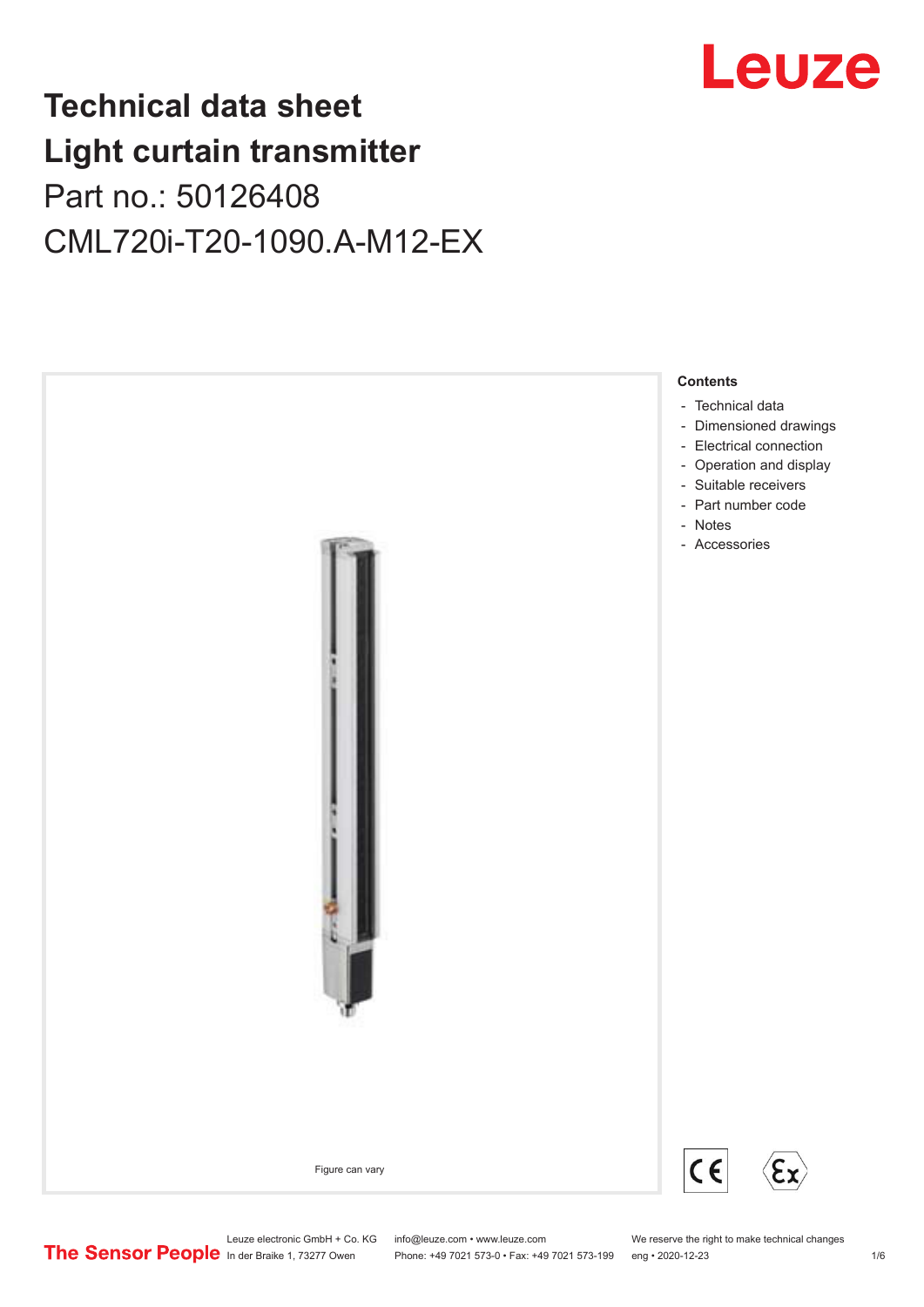## <span id="page-1-0"></span>**Technical data**

# Leuze

#### **Basic data**

| <b>Series</b>                                         | 720                                                                                    |  |  |  |
|-------------------------------------------------------|----------------------------------------------------------------------------------------|--|--|--|
| <b>Operating principle</b>                            | Throughbeam principle                                                                  |  |  |  |
| Device type                                           | Transmitter                                                                            |  |  |  |
| <b>Contains</b>                                       | 2x BT-NC sliding block                                                                 |  |  |  |
| Application                                           | Object measurement                                                                     |  |  |  |
| <b>Special version</b>                                |                                                                                        |  |  |  |
| <b>Special version</b>                                | Crossed-beam scanning                                                                  |  |  |  |
|                                                       | Diagonal-beam scanning                                                                 |  |  |  |
|                                                       | Ex-protected                                                                           |  |  |  |
|                                                       | Parallel-beam scanning                                                                 |  |  |  |
| <b>Optical data</b>                                   |                                                                                        |  |  |  |
| <b>Operating range</b>                                | Guaranteed operating range                                                             |  |  |  |
| <b>Operating range</b>                                | 0.37m                                                                                  |  |  |  |
| <b>Operating range limit</b>                          | Typical operating range                                                                |  |  |  |
| <b>Operating range limit</b>                          | 0.29m                                                                                  |  |  |  |
| <b>Measurement field length</b>                       | 1,090 mm                                                                               |  |  |  |
| <b>Number of beams</b>                                | 55 Piece(s)                                                                            |  |  |  |
| Beam spacing                                          | 20 mm                                                                                  |  |  |  |
| <b>Light source</b>                                   | LED, Infrared                                                                          |  |  |  |
| <b>LED light wavelength</b>                           | 940 nm                                                                                 |  |  |  |
| <b>Measurement data</b>                               |                                                                                        |  |  |  |
| Minimum object diameter                               | 30 mm                                                                                  |  |  |  |
| <b>Electrical data</b>                                |                                                                                        |  |  |  |
|                                                       |                                                                                        |  |  |  |
| <b>Protective circuit</b>                             | Polarity reversal protection                                                           |  |  |  |
|                                                       | Short circuit protected                                                                |  |  |  |
|                                                       | <b>Transient protection</b>                                                            |  |  |  |
|                                                       |                                                                                        |  |  |  |
|                                                       |                                                                                        |  |  |  |
| Performance data                                      |                                                                                        |  |  |  |
| Supply voltage $U_{B}$                                | 18  30 V, DC                                                                           |  |  |  |
| <b>Residual ripple</b><br><b>Open-circuit current</b> | 0  15 %, From $U_{B}$<br>0  270 mA, The specified values refer<br>mitter and receiver. |  |  |  |
| <b>Timing</b>                                         |                                                                                        |  |  |  |
| <b>Readiness delay</b>                                | 450 ms                                                                                 |  |  |  |
| <b>Cycle time</b>                                     | to the entire package consisting of trans-<br>$2.08$ ms                                |  |  |  |
| Connection                                            |                                                                                        |  |  |  |
| <b>Number of connections</b>                          | 1 Piece(s)                                                                             |  |  |  |
| <b>Plug outlet</b>                                    | Axial                                                                                  |  |  |  |

| <b>Connection 1</b>       |                        |
|---------------------------|------------------------|
| <b>Function</b>           | Connection to receiver |
|                           | Sync-input             |
|                           | Voltage supply         |
| <b>Type of connection</b> | Connector              |
| <b>Thread size</b>        | M <sub>12</sub>        |
| <b>Type</b>               | Male                   |
| <b>Material</b>           | Metal                  |
| No. of pins               | 5-pin                  |
| <b>Encoding</b>           | A-coded                |

#### **Mechanical data**

| Design                         | Cubic                        |
|--------------------------------|------------------------------|
| Dimension (W x H x L)          | 30.7 mm x 40.3 mm x 1,143 mm |
| <b>Housing material</b>        | Metal                        |
| <b>Metal housing</b>           | Aluminum                     |
| Lens cover material            | Plastic                      |
| <b>Housing color</b>           | Silver                       |
| <b>Type of fastening</b>       | Groove mounting              |
|                                | Via optional mounting device |
|                                |                              |
| <b>Operation and display</b>   |                              |
| Type of display                | LED                          |
| <b>Number of LEDs</b>          | 1 Piece(s)                   |
|                                |                              |
| <b>Environmental data</b>      |                              |
| Ambient temperature, operation | $-30$ 60 °C                  |
| Ambient temperature, storage   | $-40$ 70 °C                  |
|                                |                              |
| <b>Ex specification</b>        |                              |
|                                |                              |
| Ex-zone                        | $\overline{2}$               |
|                                | 22                           |
| Ex device group                | Ш                            |
|                                |                              |
| <b>Certifications</b>          |                              |
| Degree of protection           | IP 65                        |
| <b>Protection class</b>        | Ш                            |
| <b>Standards applied</b>       | IEC 60947-5-2                |
|                                |                              |
| <b>Classification</b>          |                              |
| <b>Customs tariff number</b>   | 90314990                     |
| eCl@ss 5.1.4                   | 27270910                     |
| eCl@ss 8.0                     | 27270910                     |
| eCl@ss 9.0                     | 27270910                     |
| eCl@ss 10.0                    | 27270910                     |
| eCl@ss 11.0                    | 27270910                     |
| <b>ETIM 5.0</b>                | EC002549                     |
| <b>ETIM 6.0</b>                | EC002549                     |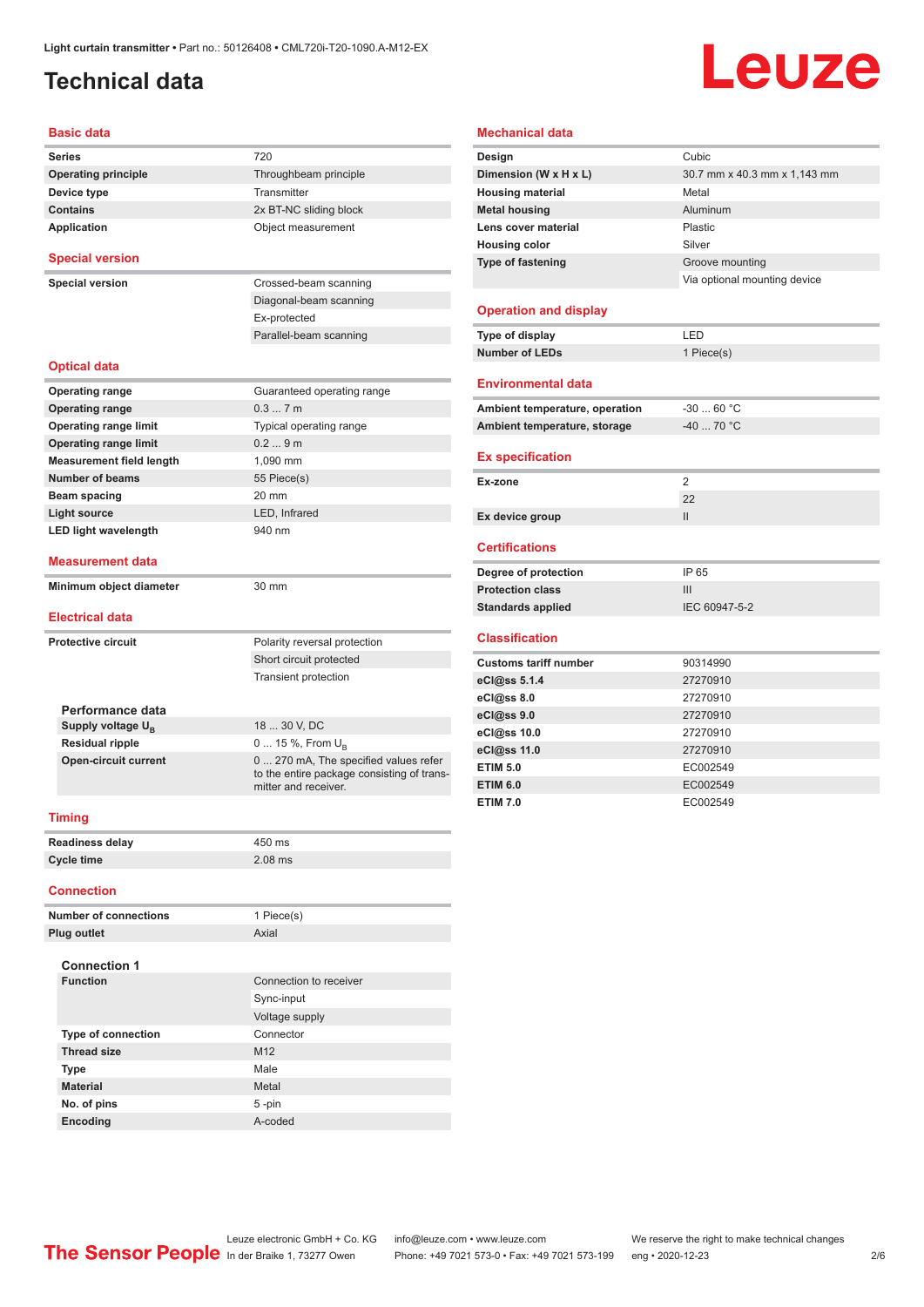## <span id="page-2-0"></span>**Dimensioned drawings**

All dimensions in millimeters



L Profile length 1128 mm

T Transmitter R Receiver



- A Beam spacing 20 mm
- B Measurement field length 1090 mm
- F M6 thread
- G Fastening groove

- X3
- A PWR / SW IN / OUT B BUS IN / OUT

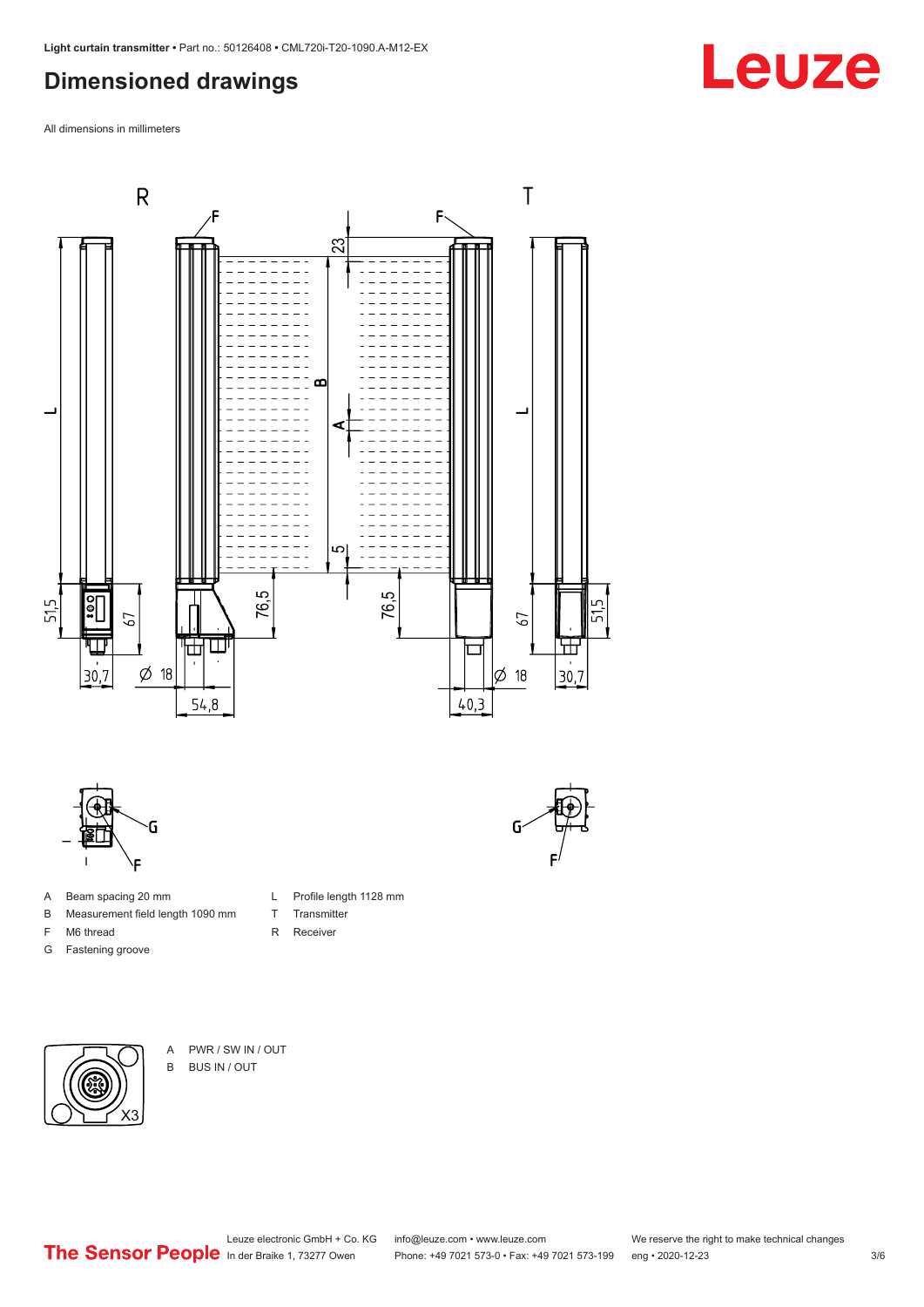## <span id="page-3-0"></span>**Electrical connection**

# Leuze

2

-<br>-2

1

5

#### **Connection 1**

| <b>Function</b>    | Connection to receiver |
|--------------------|------------------------|
|                    | Sync-input             |
|                    | Voltage supply         |
| Type of connection | Connector              |
| <b>Thread size</b> | M12                    |
| <b>Type</b>        | Male                   |
| <b>Material</b>    | Metal                  |
| No. of pins        | $5$ -pin               |
| Encoding           | A-coded                |

#### **Pin Pin assignment**

|                | <b>FE/SHIELD</b> |  |
|----------------|------------------|--|
| $\overline{2}$ | $V +$            |  |
| 3              | <b>GND</b>       |  |
| $\overline{4}$ | RS 485 Tx+       |  |
| 5              | RS 485 Tx-       |  |

### **Operation and display**

| <b>LED</b> | Display                                      | <b>Meaning</b>                                           |
|------------|----------------------------------------------|----------------------------------------------------------|
|            | Green, continuous light                      | Continuous mode                                          |
|            | Off                                          | No communication with the receiver / waiting for trigger |
|            | green, flashing in sync with the measurement | Measurement frequency display                            |

#### **Suitable receivers**

| Part no. | <b>Designation</b>               | <b>Article</b>         | <b>Description</b>                                                                                   |
|----------|----------------------------------|------------------------|------------------------------------------------------------------------------------------------------|
| 50126377 | CML720i-R20-<br>1090.A/CN-M12-EX | Light curtain receiver | Operating range: 0.3  7 m<br>Interface: CANopen, IO-Link<br>Connection: Connector, M12, Axial, 8-pin |

#### **Part number code**

Part designation: **CML7XXi-YZZ-AAAA.BCCCDDD-EEEFFF**

| <b>Operating principle</b><br>Measuring light curtain               |  |  |
|---------------------------------------------------------------------|--|--|
| <b>Series</b><br>720i: 720i series<br>730i: 730i series             |  |  |
| Device type<br>T: transmitter<br>R: receiver                        |  |  |
| Beam spacing<br>$05:5$ mm<br>10:10 mm<br>20:20 mm<br>40:40 mm       |  |  |
| Measurement field length [mm], dependent on beam spacing            |  |  |
| Equipment<br>A: connector outlet, axial<br>R: rear connector outlet |  |  |
|                                                                     |  |  |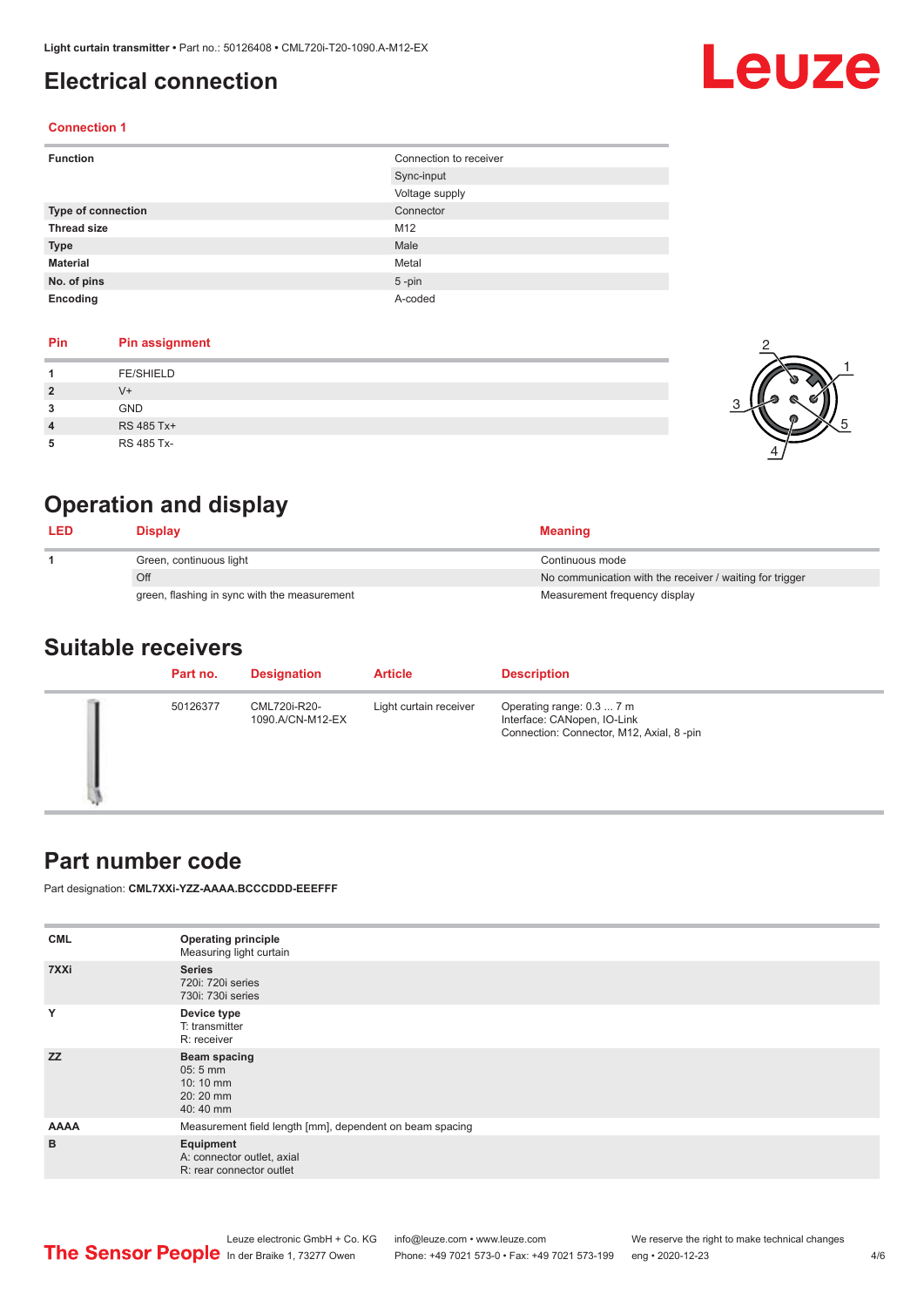#### <span id="page-4-0"></span>**Part number code**



| $_{\rm ccc}$ | Interface<br>L: IO-Link<br>/CN: CANopen<br>/PB: PROFIBUS<br>/PN: PROFINET<br>/CV: Analog current and voltage output<br>/D3: RS 485 Modbus |
|--------------|-------------------------------------------------------------------------------------------------------------------------------------------|
| <b>DDD</b>   | <b>Special equipment</b><br>-PS: Power Setting                                                                                            |
| EEE          | <b>Electrical connection</b><br>M12: M12 connector                                                                                        |
| FFF          | -EX: Explosion protection                                                                                                                 |
| <b>Note</b>  |                                                                                                                                           |
| $\bullet$    | $\&$ A list with all available device types can be found on the Leuze website at www.leuze.com.                                           |

#### **Notes**

| Observe intended use!                                                                                                                                                                                                      |
|----------------------------------------------------------------------------------------------------------------------------------------------------------------------------------------------------------------------------|
| $\%$ This product is not a safety sensor and is not intended as personnel protection.<br>§ The product may only be put into operation by competent persons.<br>§ Only use the product in accordance with its intended use. |

#### **For UL applications:**

ª For UL applications, use is only permitted in Class 2 circuits in accordance with the NEC (National Electric Code).

ª These proximity switches shall be used with UL Listed Cable assemblies rated 30V, 0.5A min, in the field installation, or equivalent (categories: CYJV/ CYJV7 or PVVA/PVVA7)

#### **Accessories**

#### Connection technology - Interconnection cables

|   |                            | Part no. | <b>Designation</b>                     | <b>Article</b>        | <b>Description</b>                                                                                                                                                                                                                                    |
|---|----------------------------|----------|----------------------------------------|-----------------------|-------------------------------------------------------------------------------------------------------------------------------------------------------------------------------------------------------------------------------------------------------|
| ₿ | (. : :<br><b>From</b><br>œ | 50129781 | <b>KDS DN-M12-5A-</b><br>M12-5A-P3-050 | Interconnection cable | Suitable for interface: IO-Link, DeviceNet, CANopen<br>Connection 1: Connector, M12, Axial, Female, A-coded, 5-pin<br>Connection 2: Connector, M12, Axial, Male, A-coded, 5-pin<br>Shielded: Yes<br>Cable length: 5,000 mm<br>Sheathing material: PUR |